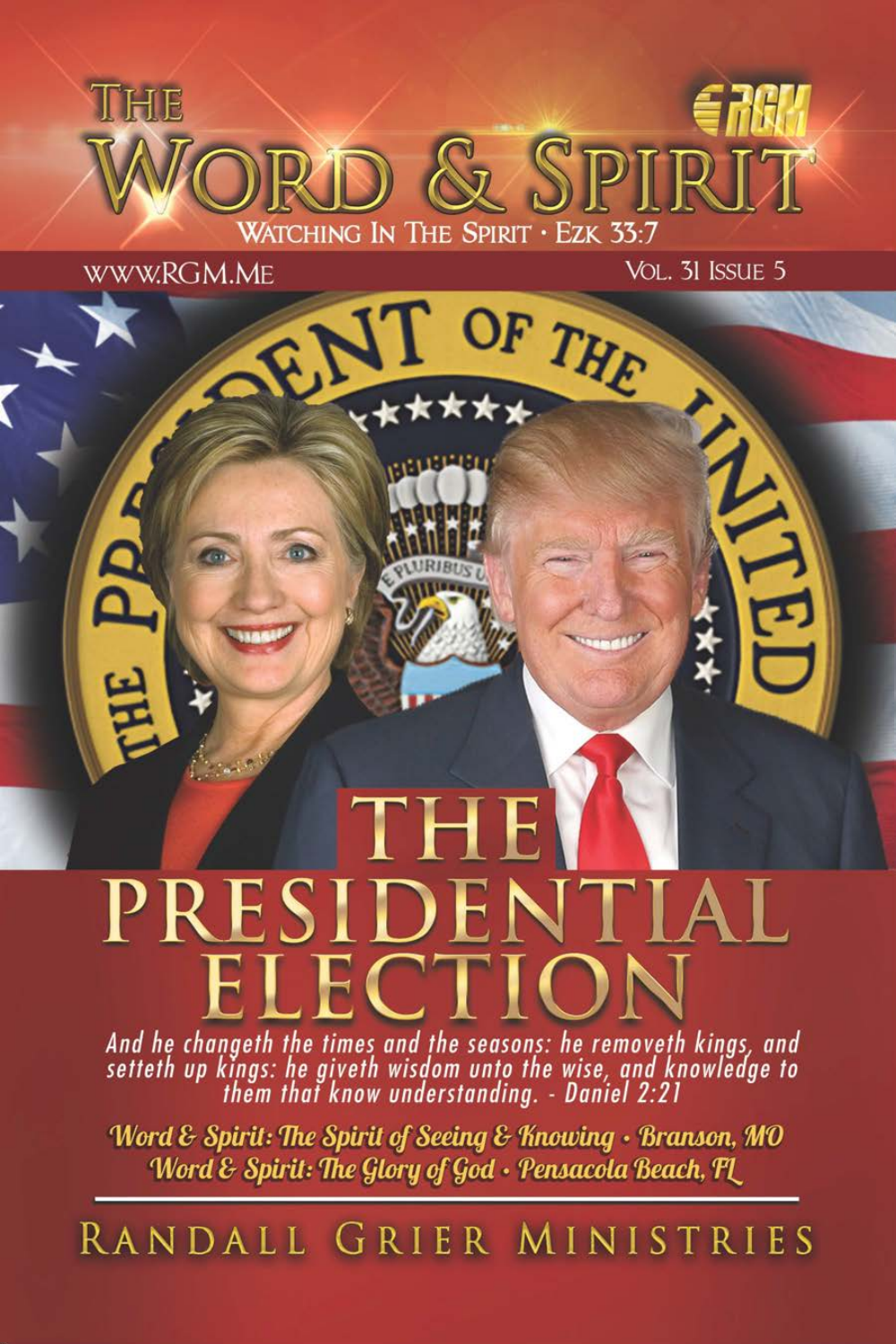## THE PRESIDENTIAL ELECTION

 *And he changeth the times and the seasons: he removeth kings, and setteth up kings: he giveth wisdom unto the wise, and knowledge to t h e m t h a t k n o w understanding. (Daniel 2:21)* 

*government of the land because it*  the church. *has tried to hinder My plan."* I by what has already happened.

have never gained much political will and way. ground. Each one of these parties people never think of it this way.

#### **Times And Seasons**

We have entered into a time and season like we have never been in before in our nation. Our nation has had many problems in the past, but

**The Spirit of God spoke to me nation have never declined to the** in December 2015. He said, *"A*  present level. Right and wrong have, shaking will occur in the mostly, been lost in the nation and the morals and values of our

didn't know what would happen, that we are entering into. The Lord that would cause a shaking in the God will allow us to be brought to political scene of this nation at that our knees, if we are not there time. It is clear now to understand already. He is still God and His will We basically have a two party nation. He has heard the prayers of political system in our nation - the the saints. We all have our own Democrats and the Republicans. ideas about how this will occur, but There is the Libertarians, but they it will take place according to His There is a new time or season is presently coming to pass in this

#### **Revelation From The Lord**

have an agenda or platform that On Tuesday, September 20, they intend to implement in this 2016, I was awakened about four nation. Research Democratic o'clock in the morning. The Lord platform and Republican platform immediately began to speak to me and read them for yourself. When about the shaking in the government you vote, you are not just voting for of the land. He revealed that there a man or a woman. You are voting would be a shaking in the church for and approving of the laws the world also. Things in the church and party wants to pass in this nation, to nation are out of His divine order implement their ideologies. Most and must be dealt with. God will have His way in this day.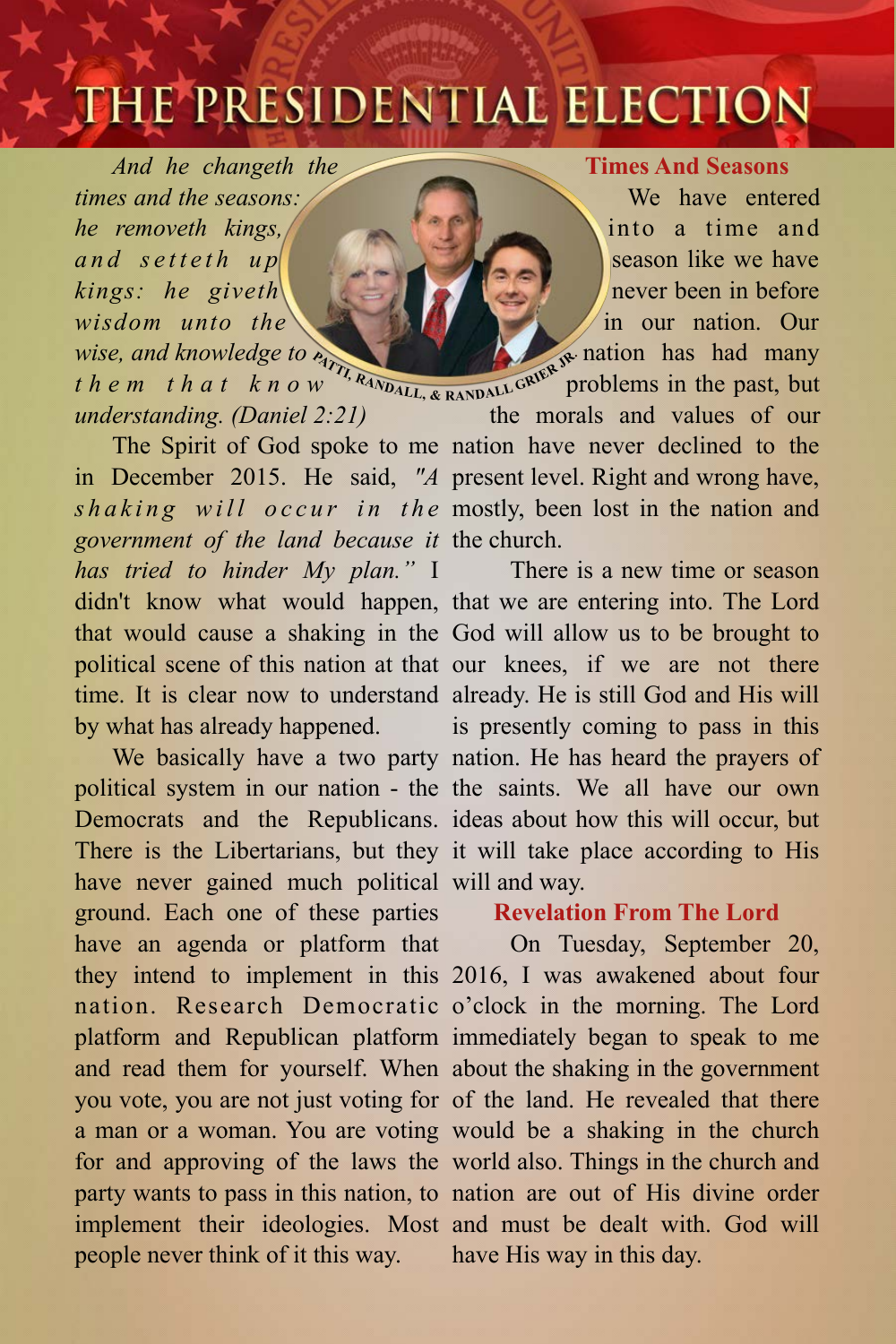#### **Chapter And Verse**

Anytime the Lord has spoken to me, over the years, He has always given me chapter and verse in the Bible with the principle He is speaking about. He always works in line with His Word. He gave me the scriptures on that Tuesday morning like He always had. Also, I don't know it all. I only know what the Lord allows me to see.

*And he changeth the times and the seasons: he removeth kings, and setteth up kings: he giveth wisdom unto the wise, and knowledge to them that know understanding. (Daniel 2:21)* 

God changes the times and the seasons. This is not just referring to the weather. It is speaking of spiritual times and seasons in the earth. He removes kings and sets up kings. This means He gets involved in governmental affairs of men on the earth. This happens through prayers of the saints who ask Him to change things in the political realm. We don't have kings in our nation. We have presidents and other political offices.

Demonic oppression and spiritual darkness invaded our nation when Mr. Obama was elected in 2008. His goal has been to eradicate Christianity in the U.S.A. It is also Mrs. Clinton's goal to continue to follow Mr. Obama's plan by her own admission.

He declared that the United States is no longer a Christian nation to the world. This was the voice of demonic powers whose goal was to destroy Christianity. Politicians can be used by the devil to implement his plans, just as God can use politicians to implement His plans. God permitted Mr. Obama to be president because the majority of the people voted for him and the church failed to pray as it should. God also permitted Israel to wander, and many died, in the wilderness because the majority wanted it. Neither was the will of God, but He permitted it and many people suffered needlessly.

*The prayers of the saints will hold back this decline in our nation. I keep being prompted to pray intensely for our nation, and many others are too, whether they obey the prompting or not.* 

#### **King Belshazzar Principle**

*They drank wine, and praised the gods of gold, and of silver, of brass, of iron, of wood, and of stone. In the same hour came forth fingers of a man's hand, and wrote over against the candlestick upon the plaister of the wall of the king's palace: and the king saw the part of the hand that wrote. (Daniel 5:4-5)* 

King Belshazzar gave a party with at least one thousand in attendance. He decided to mock God and drink from Holy Vessels taken from the Temple of God.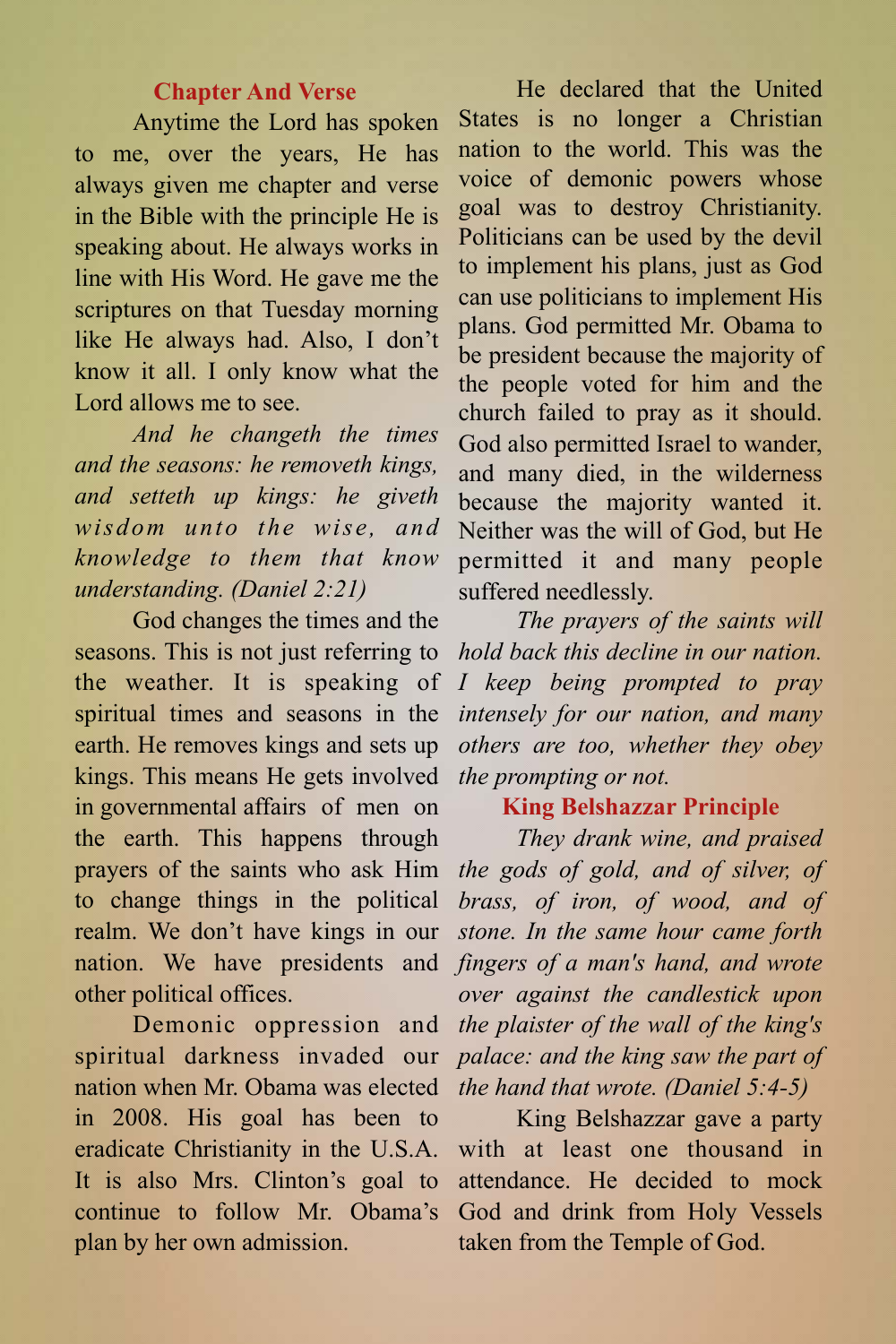

## **[BRANSON, MO• OCTOBER 18, 19, 20, 2016](http://rgm.me/word-spirit-october-branson/)**

CLARION HOTEL BRANSON 2820 W HIGHWAY 76 - BRANSON, MO 65616 • (417 334-7666

NRU 51 PENSACOLA BEACH, FL · JA VUARY 17, 18, 19, 2017 PENSACOLA BEACH HOLIDAY INN RESORT 14 VIA DELUNA DR - PENSACOLA BEACH, FL 32561 - 1-850-932-5331 DEADLINE TO MAKE RESERVATIONS WITH SPECIAL RATES IS DECEMBER 14, 2016.

- - RSK FOR RRNDRLL GRIER MINISTRIES BLOCK WHEN MRKING RESERVRTIONS RT BOTH LOCRTIONS MORE INFORMATION RT [WWW.RGM.ME](http://rgm.me/upcoming-word-spirit-dates/)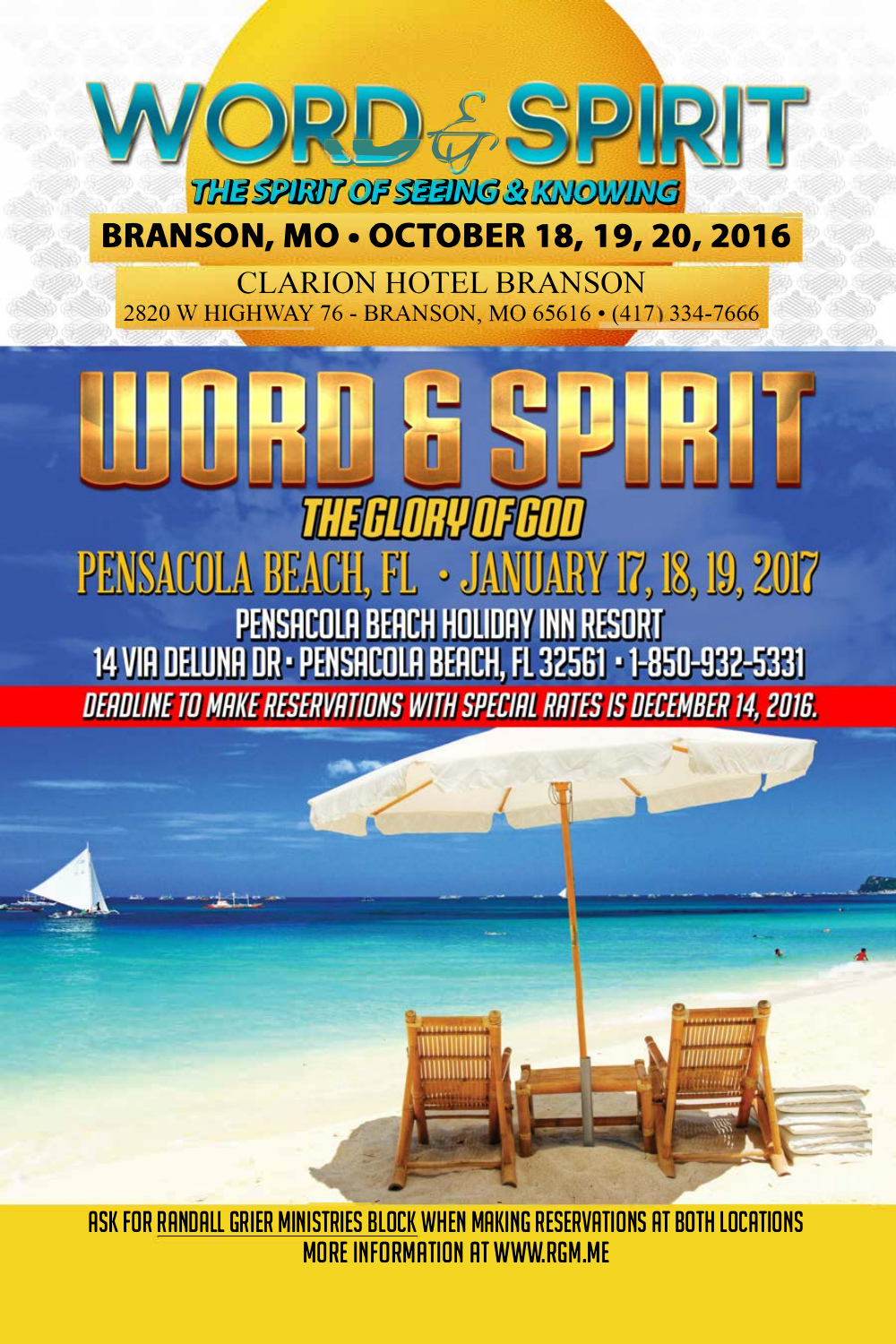The political powers of that day decided to make fun of the one true God and praised the nonexistent gods of gold, silver, brass, iron, wood, and of stone. How many false gods are being praised by our government today? True Christians are mocked and made fun of and the Bible has been removed from most public places, as well as prayer in the name of Jesus Christ.

#### **Judgement Of God**

*In the same hour came forth fingers of a man's hand, and wrote over against the candlestick upon the plaister of the wall of the king's palace: and the king saw the part of the hand that wrote. (Daniel 5:5)*

Judgement day came, with no space for repentance, with the hand writing on the wall. This political regime had mocked God for the last time and it was about to come to an end. In our day, judgement has already begun in both political parties. I will say more about this later.

Needless to say, the laughing was over when the hand appeared and wrote on the wall. The king was in great fear, and rightly so. He wanted to know what the writing said He called the devil worshippers, whether they knew it or not, and they could not read the writing on the wall. They could not interpret to the king what was written<sup>1</sup>

The Queen heard how the king's wisemen could not read the writing. She told him about Daniel who had interpreted King Nebuchadnezzar's dream. Daniel was called in by Belshazzar. He offered Daniel great riches and honor if he would tell him what the writing meant. Daniel refused to take any of the gifts because the gifts in his life were not for sale. I wonder how many can be bought today with money, prestige or position?

Daniel began by telling Belshazzar that he knew God had made Nebuchadnezzar live in the woods and eat grass like a cow. This happened because he had lifted up himself and not recognized the God of Heaven. He basically told Belshazzar that even though he knew this, he got lifted up also and dishonored the God of Heaven. Many governmental officials dishonor the God of heaven today, but the handwriting is on the wall.

*Daniel said, And this is the writing that was written, mene, mene, tekel, upharsin. This is the interpretation of the thing: mene; God hath numbered thy kingdom, and finished it. tekel; Thou art weighed in the balances, and art found wanting. peres; Thy kingdom is divided, and given to the Medes and Persians.* 

That night Belshazzar was killed and his kingdom divided.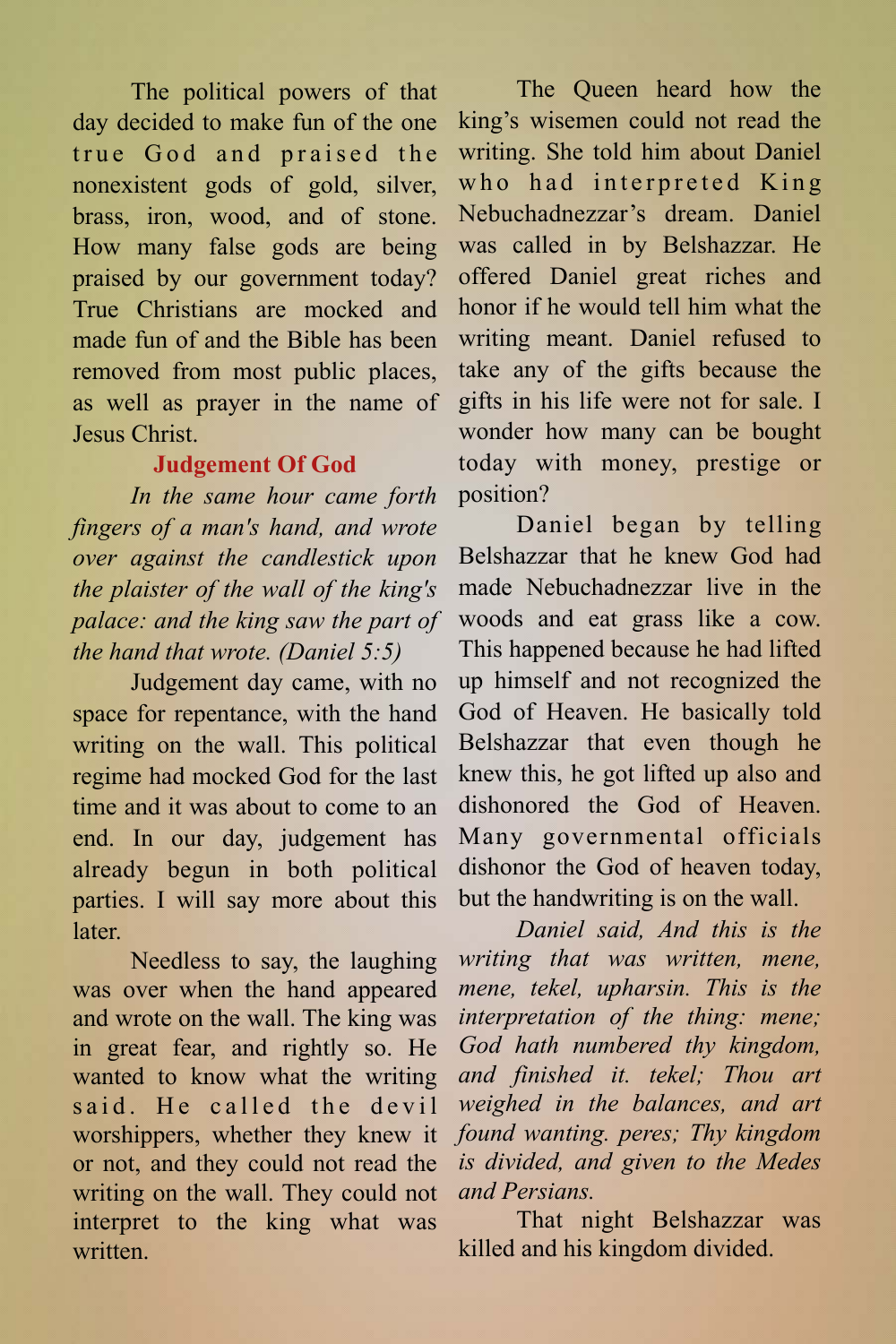#### **Belshazzar Principle Today**

The handwriting on the wall began in December 2015 when the Lord revealed to me, and I am sure to others, what He did. He said, *"There is coming a shaking in the government of the land because they have tried to hinder My plan."* 

On September 20, 2016 the Lord revealed how some of the shaking had already occurred in the political realm. First, I will tell about the Republican Party. An outsider of the party, Mr. Trump began to gain momentum even though many said he was a joke. It was declared he was unfit to be president and would never make it as the nominee for the party. He called the insider Republicans names on international TV over and over. He berated them and rebuked them for their failure to resolve the problems of the nation. Mr.Trump's actions were not politically correct and were not practiced by any other candidate. Many laughed at him and made fun of him, declaring he would never be the nominee.

I believe the Lord used him to rebuke the Republican party after He had allowed them to control the House and Senate. They failed to do what they had promised, to turn the nation back in a Godly direction.

God used a donkey in the Old Testament to rebuke the prophet for disobeying Him. The Republican politicians were rebuked. Not one of the insiders were elected as the nominee to run for president. Against their pleas, outcries, and complaints; Mr. Trump rose to the top. I do not agree with everything Mr. Trump says or does, but you must admit he has risen to the top. I believe God permitted him to be there, whether the people recognize it or not. The Republican kingdom was divided and taken from those who disobeyed the will of God in the party. Their high and mighty attitude and rebellion brought them down just like Belshazzar. Look and see for yourself.

Chaos and confusion filled the Democratic party as Mrs.  $Clinton$  fell behind to a proclaimed socialist, Mr. Bernie. They could not believe how he was winning against her. They laughed at him, but he gained more and more momentum as he won different states against their chosen one, Mrs. Clinton.

The chairwoman of the party put together a plan to block Mr. Bernie from being nominated. This was exposed at the Democratic convention through leaked e-mails. Outrage took place in the party and they were divided.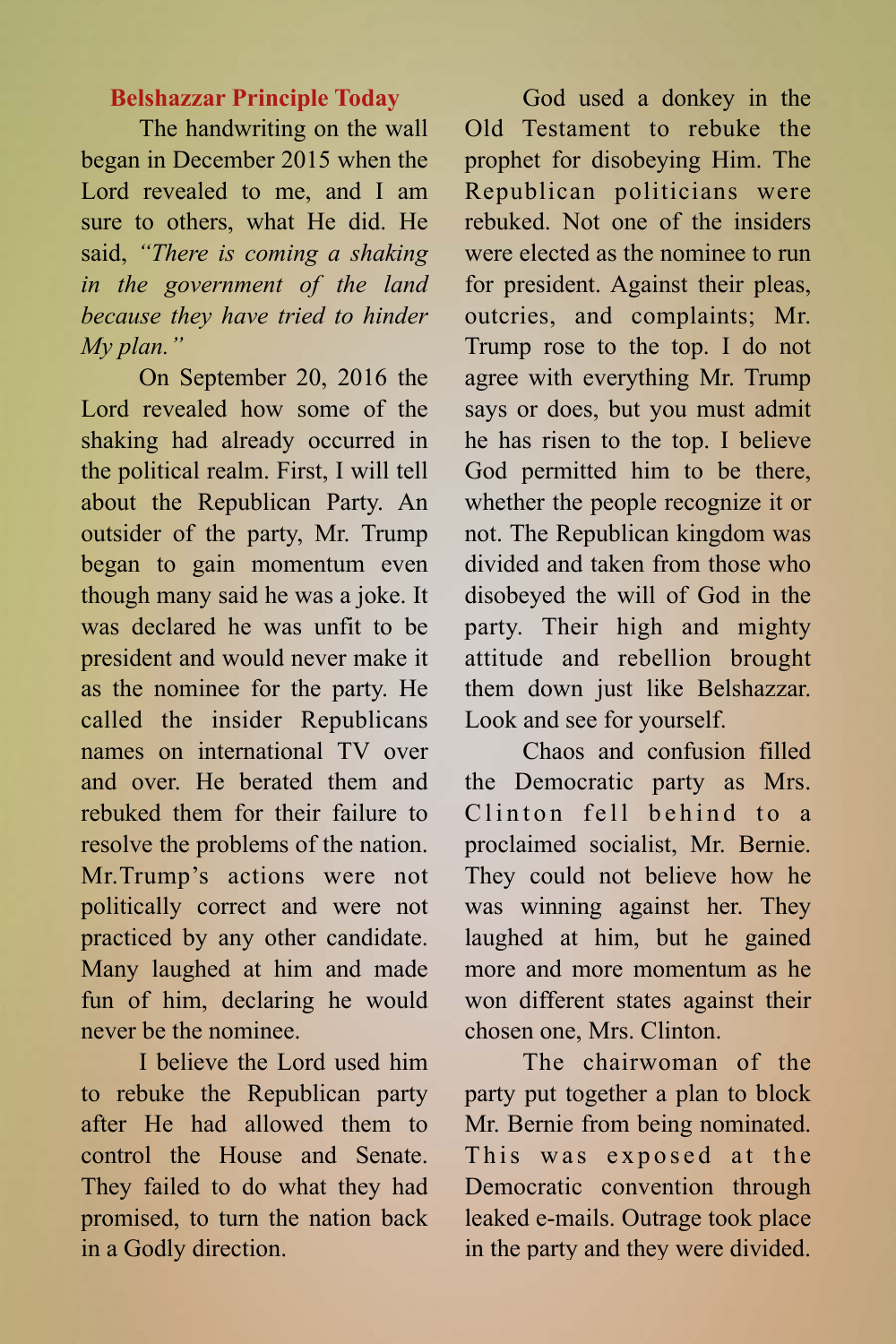The ones who were for Mr. Bernie proclaimed the chairwoman blocked him from being nominated by crooked dealings through delegates. The Democratic chairwoman made history and was fired from her position during the convention. It became clear, God was shaking the party.

A legal investigation took place against Mrs. Clinton about classified e-mails being misused. This still continues today. This made history as a presidential candidate was under criminal investigation while running for president. It seems almost unbelievable, but it is occurring.

Mrs. Clinton began to have serious health problems that were quickly covered up by the party. At one point, she had a seizure, fainted and would have collapsed on the ground if the secret service had not taken hold of her and placed her in a van. The whole world witnessed this on international TV. I believe there are reasons for this, beyond normal health problems, that I will not go into right now.

The Lord is shaking the political realm like He said. Mocking God and His church is not good. Saul found that out on the road to Damascus. *God is with us and His will is coming to pass.*

### **[PARTNER WITH US](http://rgm.me/partner/)**

*For there stood by me this night the angel of God, whose I am, and whom I serve, Saying, Fear not, Paul; thou must be brought before Caesar:and, lo, God hath given thee all them that sail with thee. Wherefore, sirs, be of good cheer:for I believe God, that it shall be even as it was told me.* 

#### *(Acts 27:23-25)*

Never had the Lord Jesus Christ made a promise to me about finances like this. It was right before the presidential election in 2008. The Lord spoke to me and said, *"There is coming a shaking in the financial realm of this nation. Every sector of the financial world will be affected. It will not affect you, your ministry, or your ministry partners like it does the world around you. Fear not! I will take care of you and I have given you all them that sail with you as I did with Paul."* 

*To our partners, God is with you and He will take care of you and yours. We are praying for you.*

Support your local church and pray for its success and your pastor in reaching people with the gospel. I invite you to sail with RGM and become a monthly financial partner. The Lord will bring His Word to pass.